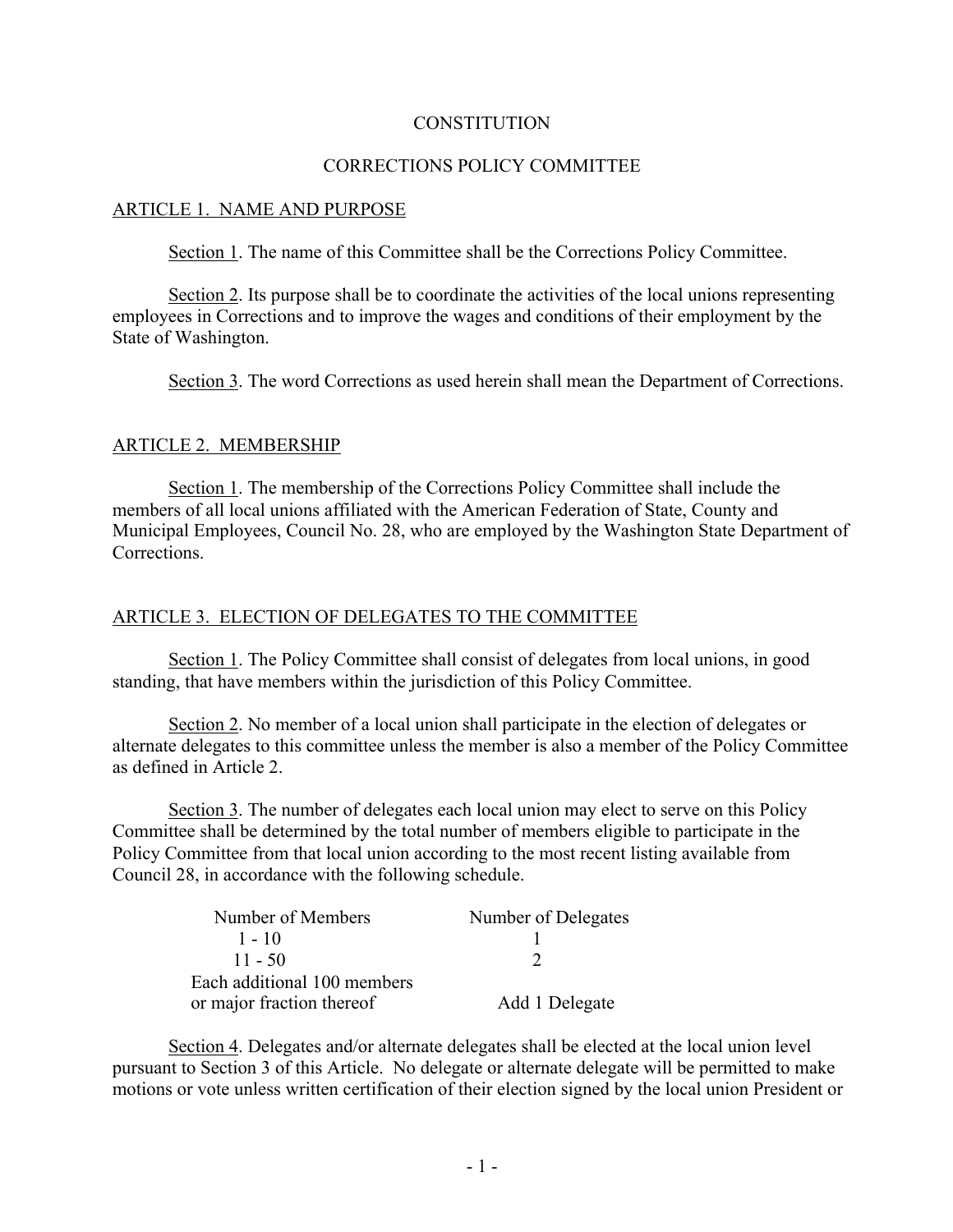Secretary is received by Council 28 on or prior to the date of the meeting. Such notification shall serve as certification to the Policy Committee.

Section 5. An alternate delegate may be seated as a delegate in the event the local union's full delegate strength is not represented at the meeting. In the event more alternate delegates are present than the number of absent delegates, those to be seated as delegates shall be determined by the delegates present from that local union.

Section 6. Delegates and alternate delegates shall be elected to serve a term of two years, such term to begin with the first Policy Committee meeting held within 60 days of adjournment of the biennial Convention of Council 28 and ending upon adjournment of the next biennial Convention except that: the term of office of all Policy Committee delegates or alternate delegates elected or appointed prior to October 10, 2006 shall end on that date and new elections shall be held for a one-year term by October 21, 2006. This one-year term shall end upon adjournment of the 2007 biennial Convention.

Section 7. Local unions may elect delegates or alternate delegates to newly eligible positions or to positions vacated by a delegate or alternate delegate either for the remainder of the two-year term or for a specific meeting of the Policy Committee.

Section 8. In the event of a reduction in a local union's delegate entitlement, the local union shall be responsible for notifying Council 28 in writing of the change in status of any delegate or alternate delegate affected by the change in entitlement. In the absence of any such written notice, the Policy Committee Chair shall determine the delegates and/or alternate delegates to be seated for the meeting.

Section 9. Each delegate of the Policy Committee will be required to attend at least one of every four consecutive Policy Committee meetings. After three consecutive absences from a scheduled Policy Committee meeting, without valid excuse approved by the Policy Committee Chair, the local shall be required to select a new delegate as provided in this Article.

# ARTICLE 4. VOTING WITHIN THE POLICY COMMITTEE

Section 1. Voting on issues other than elections shall be by YEA or NAY vote of those present and eligible to vote, with the majority votes cast determining the issue.

Section 2. Twenty-five percent of the delegates present may call for a roll call vote by local unions, in which case each local union shall have the right to vote its entire membership strength regardless of the number of delegates present.

Section 3. In any roll call vote or election balloting process the delegates present from each local union shall evenly split the voting strength of the local, provided however, that the chair of the delegation from a local union shall cast any fractions of votes resulting from apportionment of the local union's votes.

Section 4. A secret ballot of delegates to this Policy Committee shall only be permitted in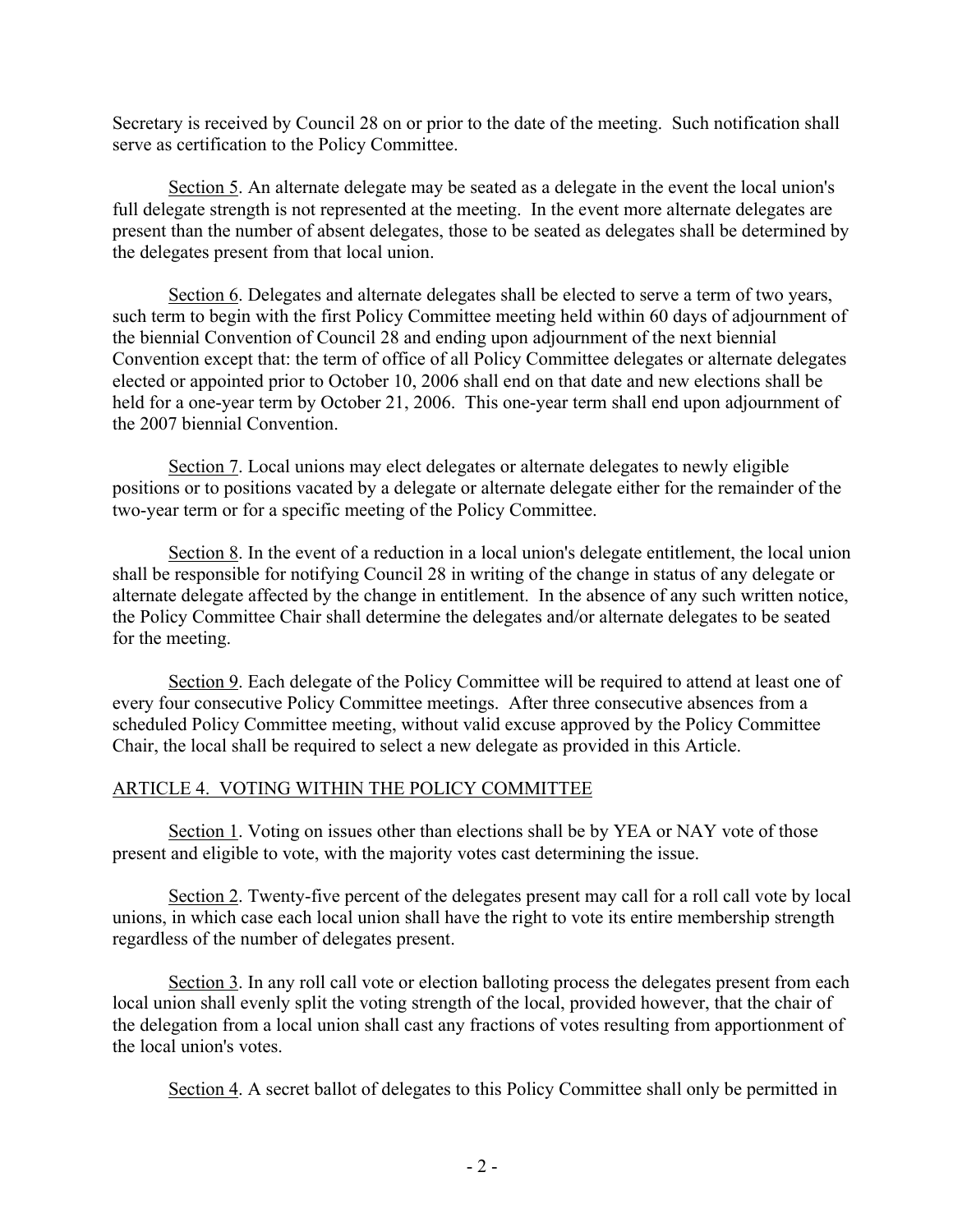the case of elections.

Section 5. The election of Council 28 Executive Board members from this committee shall be in accordance with the Council 28 Constitution, the International Elections Code and Article 5 of this Constitution.

## ARTICLE 5. OFFICERS AND ELECTIONS

Section 1. The officers of the Committee shall be the Chair, Vice-Chair and Secretary.

Section 2. The officers of the Committee shall be nominated, elected and installed in office at the regular meeting held within 60 days after adjournment of the biennial convention of Council 28.

Section 3. The term of office shall be for a period of two years from the date of the election, or until the successors have been elected.

Section 4. To be elected and serve as an officer of the Committee, the individual must be a delegate in good standing from their local and shall be entitled to a full vote as a local delegate.

Section 5. In conducting the election of Policy Committee officers, a nominee must receive a majority of all votes cast in order to be declared elected. If more than two delegates are nominated, and no one receives a majority of the votes cast, the names of all nominees except the top two will be dropped and a run-off election shall be held until such time as a nominee receives a majority of the votes cast.

Section 6. To be a candidate for office the nominee shall either be present at the election meeting or have previously given assurance that they will serve if elected.

Section 7. Vacancies occurring in any of the elected officers' positions shall be filled for the remainder of the term in the same manner in which the original elections were held.

#### ARTICLE 6. DUTIES OF OFFICERS

Section 1. The Policy Committee Chair shall: Preside at all meetings of the Policy Committee; Be a member of all committees except the election committee; Appoint members to all standing and special committees except where delegates act to elect members to such a committee; Report periodically to the delegates regarding any official acts.

Section 2. The Vice-Chair shall: Assist the Chair in the work of the office; In the absence or incapacity of the Chair to serve, to preside at all meetings and perform all duties otherwise performed by the Chair.

Section 3. The Secretary shall: Keep a record of the proceedings of all Policy Committee meetings including any motions approved or other actions by the Committee; Serve as custodian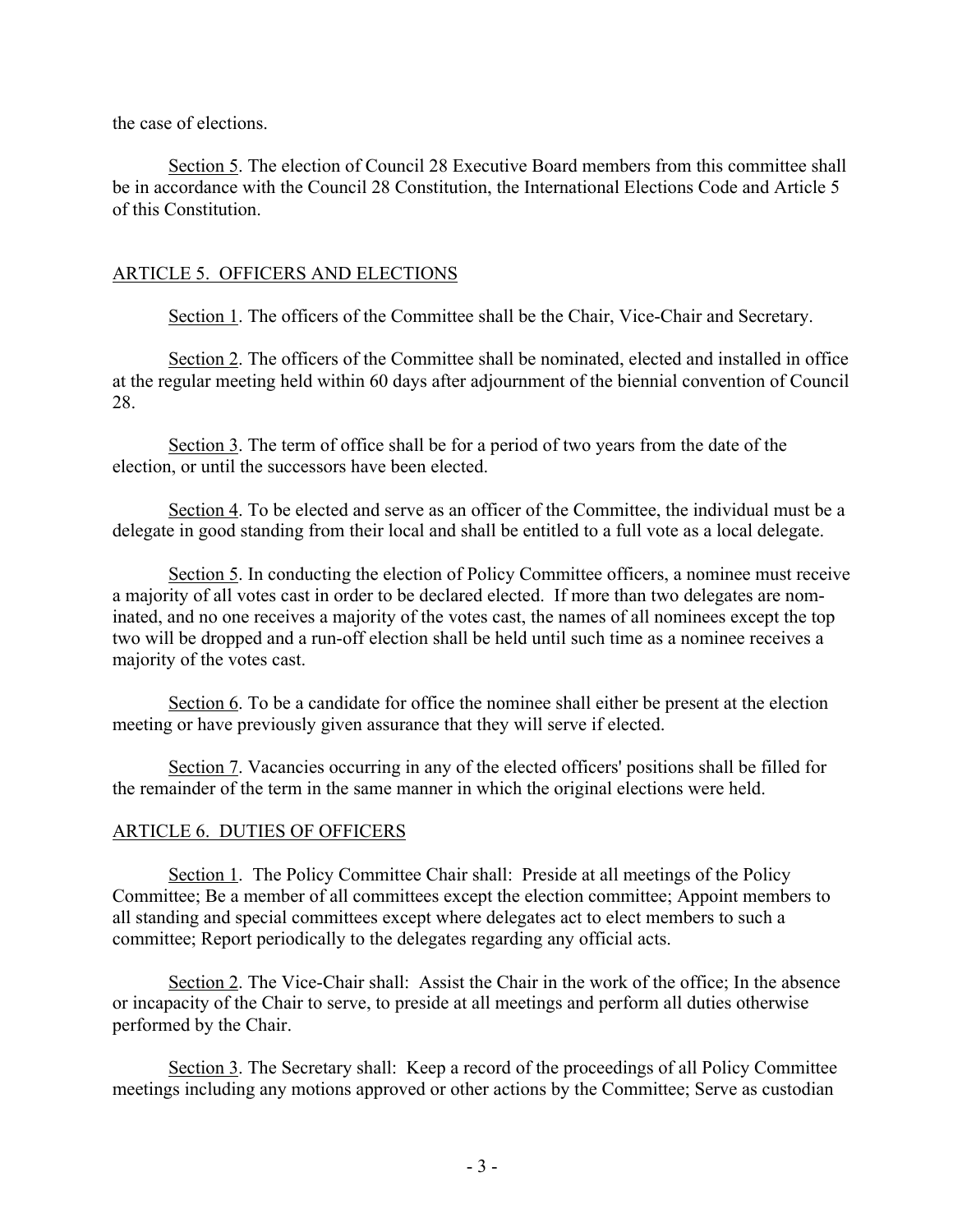for any property of the Policy Committee; Perform such other duties as may be required by action of the delegates.

# ARTICLE 7. MEETINGS

Section 1. The Policy Committee shall meet within 60 days of adjournment of the regular biennial convention of Council 28.

Section 2. Regular or special meetings of the Policy Committee shall be held on the call of the Policy Committee Chair with at least 10 days prior notice to the local unions, delegates and alternate delegates given by Council 28.

Section 3. A majority of local unions having members within the jurisdiction of this Policy Committee may call for a special meeting of the Policy Committee by filing written notice of the request for such a meeting with the Committee Chair.

Section 4. All Policy Committee meeting times and places shall be determined by the Committee Chair in consultation with the Executive Director of Council 28.

Section 5. A quorum for the transaction of business at any regular or special meeting shall be no fewer than one-third of the currently accredited delegates of the Corrections Policy Committee, provided that delegates from at least one-third of the affiliated locals are present.

# ARTICLE 8. RESOLUTIONS

Section 1. A resolution presented to the Policy Committee shall be approved by a local union, local union Executive Board or other constitution body within Council 28, and received by the Council 28 headquarters office at least 10 days prior to the meeting at which the resolution is to be considered. A resolution, other than a constitutional amendment, which meets these requirements, shall be subject to adoption by a majority affirmative vote.

Section 2. In the event a proposed resolution is not approved by a local union, local union Executive Board or other constitutional body within Council 28, or is received by the Council 28 headquarters office less than 10 days prior to the Policy Committee meeting, it shall require a two-thirds affirmative vote to be adopted. If, however, the resolution is later submitted and meets the requirements set forth in Section 1 of this Article, a motion to adopt shall only require a majority affirmative vote.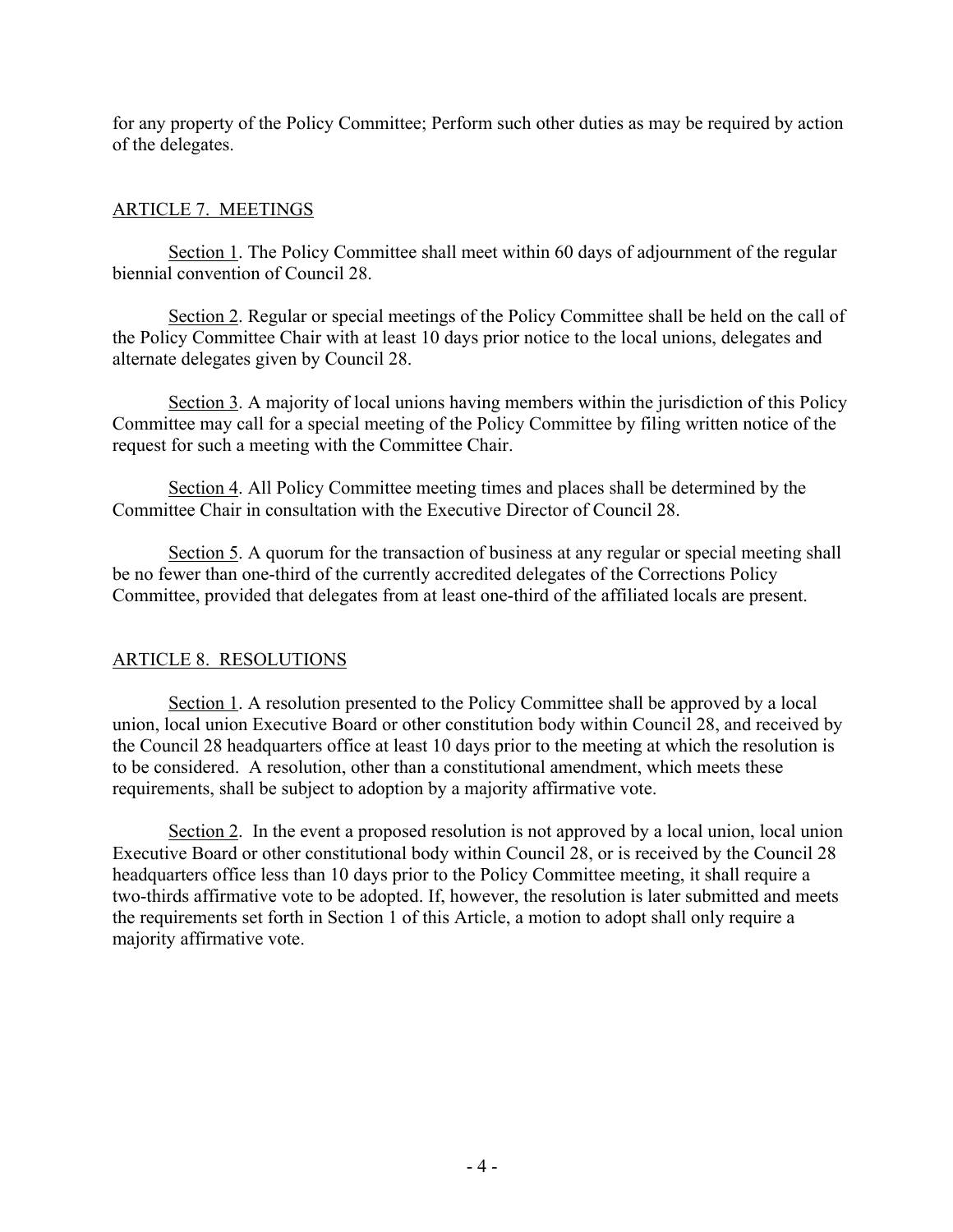## ARTICLE 9. SPECIAL COMMITTEES

Section 1. The delegates may establish and abolish special committees of the full committee for any purpose within the jurisdiction of this Policy Committee, as they deem necessary, at any time, and under the conditions or by the methods they determine necessary at the time.

Section 2. Expenses of such committees shall be governed by Article 10 of this Constitution or by the policies adopted by the Council 28 Executive Board, as the case may be.

Section 3. All special committee meeting times and places shall be determined by the special committee Chair in consultation with the Executive Director of Council 28 and the Chair of the Policy Committee.

# ARTICLE 10. FINANCES

Section 1. Each local union shall be responsible for payment of any expenses of its own delegates and alternate delegates, subject to any reimbursement to locals provided for under the Council 28 Constitution.

Section 2. Expenses for special committees on which each affiliated local union is represented shall be borne by each local.

Section 3. Expenses for special committee members who are selected to represent more than one local shall be reimbursed by Council 28 in accordance with the policies established by the Council 28 Executive Board.

Section 4. All costs associated with full meetings of the Committee, other than local union delegates and alternate delegates, shall be paid by Council 28 in accordance with the policies established by the Council 28 Executive Board.

# ARTICLE 11. RULES OF ORDER

Section l. All questions of parliamentary nature not provided for by this Constitution shall be decided by Robert's Rules of Order, as revised.

# ARTICLE 12. AMENDMENTS TO THE CONSTITUTION

Section 1. This Constitution may be amended by the Committee itself at a regular or special meeting called for that purpose.

Section 2. All proposed amendments shall not be considered unless they are first read at a meeting of the Policy Committee, the proposed language is included in minutes of the Policy Committee sent to all affiliated local unions, and then voted upon at the next regular or special